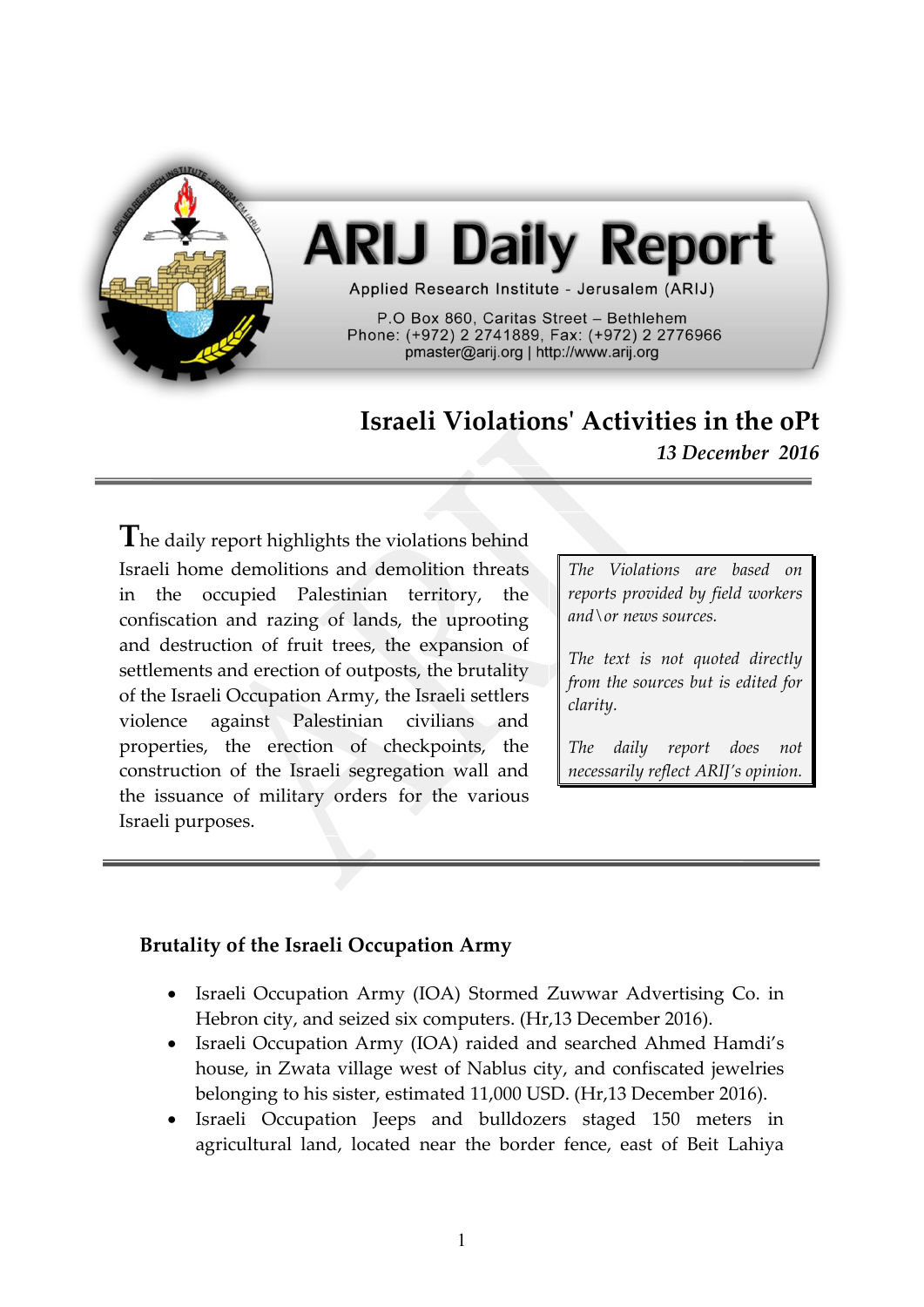village, east of Gaza city, south of Gaza strip, and razed vast area of land. (Wafa, 13 December 2016).

• Israeli Occupation Army (IOA) Seized a medical clinic in Mirkez area in Masafer Yatta, south of Hebron city. (Wafa, 13 December 2016).

#### **Israeli Arrests**

- Israeli Occupation Army (IOA) arrested two children after raiding and searching their houses in Beit Fajjar village, south of Bethlehem city. The arrestees were identified as: Issa Yousef Taqatqa (14 years), and Abdul Sultan Taqatqa (14 years). (Hr, 13 December 2016).
- Israeli Occupation Army (IOA) arrested two Palestinians after raiding and searching their houses in Jenin city. They were identified as: Ma'mon Said Kameel, and Youssef Salah. (Hr, 13 December 2016).
- Israeli Occupation Army (IOA) arrested Mohamed Kamel Tawfiq Hakim (18 years) after raiding and searching his house in Nur Shams refugee camp , east of Tulkarm city. (Wafa, 13 December 2016).
- Israeli Occupation Army (IOA) arrested child Samir Daraghmeh, from Al Lubban ash Sharqiya village, south of Nablus city, while he was on his way to school. (Hr, 13 December 2016).
- Israeli Occupation Army (IOA) arrested Ali Masimi (19 years) and Baseam Hassan Marshood, from Balata refugee camp, south of Nablus city , at a military checkpoint near Yatma village south of Nablus city. (Hr, 13 December 2016).
- Israeli Occupation Army (IOA) arrested a Palestinian woman, from Beit Hanina village, north of Jerusalem city, at Qalandiya checkpoint north of Jerusalem city . (Wafa, 13 December 2016).

#### **Israeli Settler Violence**

- Israeli settlers escorted by the Israeli Occupation Army (IOA) stormed Al Aqsa mosque in Jerusalem city, and they tried to perform Talmudic rituals in its courtyard. (Wafa, 13 December 2016).
- Israeli settlers escorted by the Israeli Occupation Army (IOA) stormed Joseph tomb, east of Nablus city, in order to perform Talmudic rituals. (Wafa, 13 December 2016).

#### **Home Demolition & Demolition threats**

 Israeli bulldozers escorted by the Israeli Occupation Army (IOA) invaded Beit Iskariya village, southwest of Bethlehem city, and demolished a 100 square meters agricultural barracks. The targeted